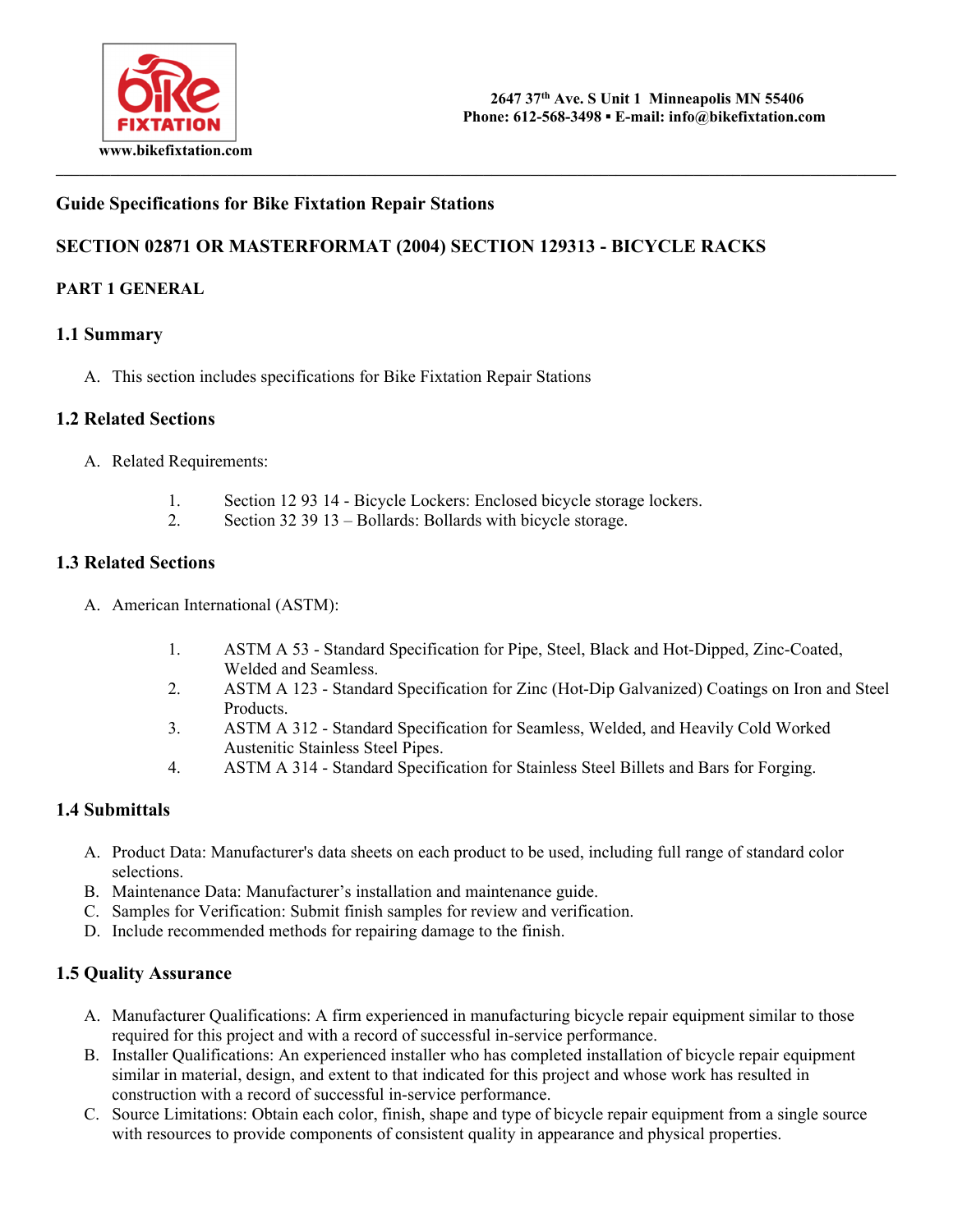D. Product Options: Drawings indicate size, shape and dimensional requirements of bicycle repair stations and are based on the specific system indicated.

# **1.6 Delivery, Storage and Handling**

- A. Deliver all materials in their original sealed containers bearing manufacturer's name and identification of product.
- B. Do not store products in location with conditions outside manufacturer's absolute limits.
- C. Materials delivered to the site shall be examined for concealed damage or defects in shipping. Defects shall be noted and reported to the Owner's Representative in writing.

# **1.7 Project Conditions**

A. Maintain environmental conditions (temperature, humidity, and ventilation) within limits recommended by manufacturer for optimum results. Do not install products under environmental conditions outside manufacturer's absolute limits.

# **1.8 Warranty**

A. Bike repair stations carry a two year manufacturer's limited warranty against defects in materials and workmanship. The two year warranty period begins the date the product is shipped from the manufacturer.

# **PART 2 PRODUCTS**

# **2.1 Acceptable Manufacturers**

- A. Provide bicycle repair equipment manufactured by Bike Fixtation., 2647 37<sup>th</sup> Avenue S, Minneapolis, MN 55406, 1-612-568-3494. Website: www.bikefixtation.com
- B. Substitutions: Not permitted.
- C. Requests for substitutions will be considered in accordance with provisions of Section 01 60 00 Product Requirements.

# **2.2 Materials**

# A. **Deluxe Public Work Stand**

- 1. Main Body .25" and 11 gauge steel
- 2. Top bike hanger: 2" DOM Tubing, .25" steel plate, 356-T6 Cast Aluminum, Polyethylene sleeve.
- 3. Protective panel: .125" UV resistant polyethelyne
- 4. Tool tethers: 3/16" stainless steel cable
- 5. Integrated air hose: High pressure rubber exterior hose with triple braided steel wire core
- 6. Counterbalanced Tools
	- a. Phillips screwdriver with swivel
		- b. Flat blade screwdriver with swivel
		- c. Steel core tire lever (qty 2.)
		- d. Headset wrench
		- e. Pedal wrench
		- f. 8/10mm cone wrench
		- g. 9/11mm cone wrench
		- h. Torx T25 wrench
		- i. 2.5, 3, 4, 5, 6, 8mm Hex keys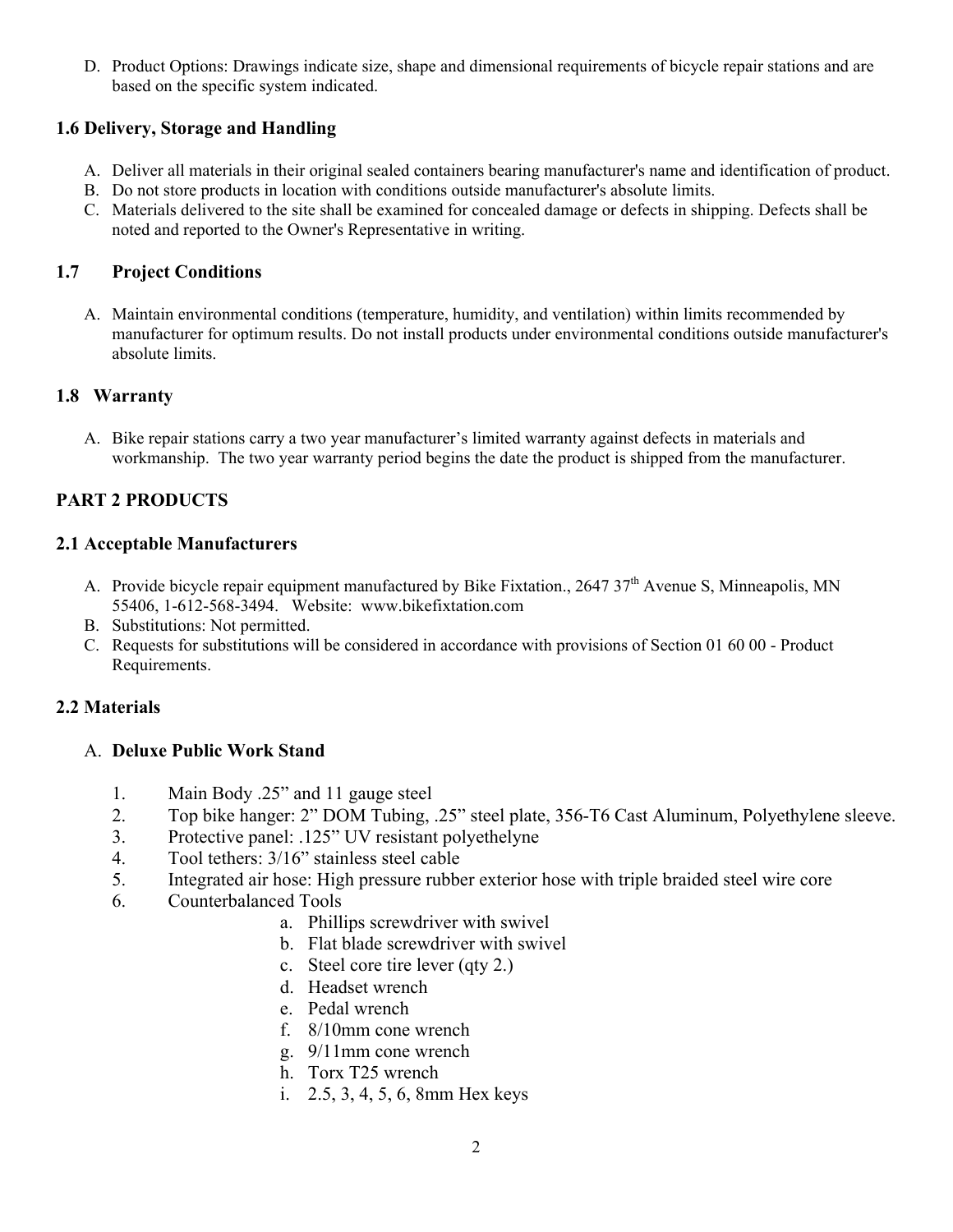### B. **Public Work Stand**

- 1. Main Body and hanger: 2" DOM Tubing, .25" steel plate, Polyethylene sleeve.
- 2. Tool tethers: 3/16" stainless steel cable
- 3. Tools
- a. Phillips screwdriver with swivel
- b. Flat blade screwdriver with swivel
- c. Steel core tire lever (qty 2.)
- d. Headset wrench
- e. Pedal wrench
- f. 8/10mm cone wrench
- g. 9/11mm cone wrench
- h. Torx T25 wrench
- i. 2.5, 3, 4, 5, 6, 8mm Hex keys

### C. **Public Tool Box**

- 1. Main Body: 7 gauge steel plate
- 2. Tool tethers: 3/16" stainless steel cable
- 3. Tools
- a. Phillips screwdriver with swivel
- b. Flat blade screwdriver with swivel
- c. Steel core tire lever (qty 2.)
- d. Headset wrench
- e. Pedal wrench
- f. 8/10mm cone wrench
- g. 9/11mm cone wrench
- h. Torx T25 wrench
- i. 2.5, 3, 4, 5, 6, 8mm Hex keys

### D. **Wheel Chock**

1. Main Body: ¼" steel plate

#### **2.3 Finishes**

- A. A hot-dipped galvanized finish: performed after fabrication is standard.
- B. Powdercoat finish: TGIC UV resistant Powdercoat. For powder coated/ painted repair stations, the following specifications are required: Part is prepared for painting with hard sandblasting. An epoxy primer is electrostatically applied. A final TGIC, UV resistant polyester powder coat is applied. Final coating thickness shall be no less than 6 mils.

#### **2.4 Setbacks and Space Use**

A. Follow setbacks and space use in accordance with manufacturer's site layout document.

# **PART 3 EXECUTION**

#### **3.1 Examination**